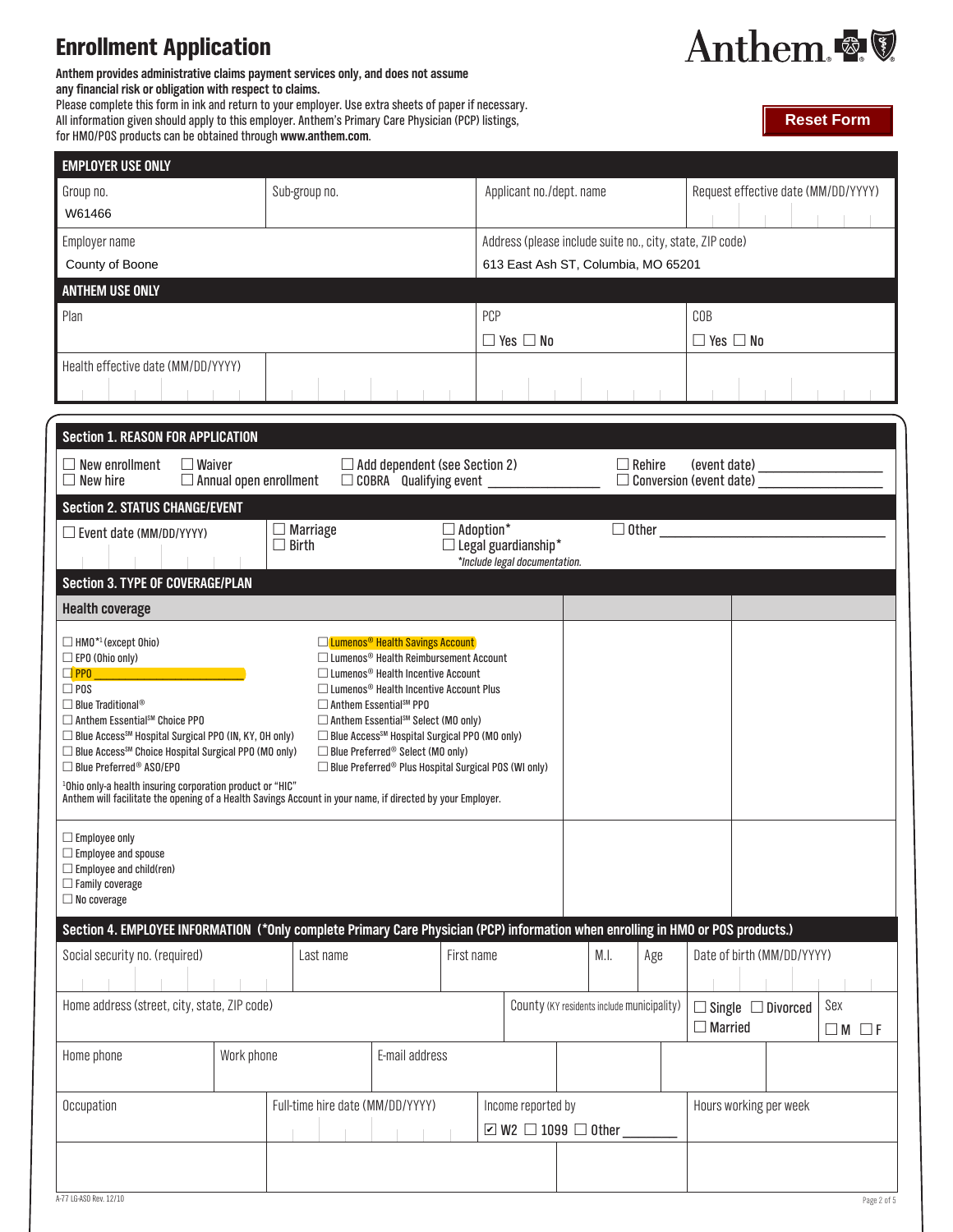Policyholder name Policyholder social security no.

| Section 5. FAMILY INFORMATION - Spouse and dependents to be enrolled. Attach a separate sheet if necessary.                                                                       |                 |                                                       |                                                                                 |                                                                                                   |                          |                                                                                   |                                       |  |  |
|-----------------------------------------------------------------------------------------------------------------------------------------------------------------------------------|-----------------|-------------------------------------------------------|---------------------------------------------------------------------------------|---------------------------------------------------------------------------------------------------|--------------------------|-----------------------------------------------------------------------------------|---------------------------------------|--|--|
| Please read the Genetic Information Non-discrimination Act (GINA) information under Significant Terms, Conditions and Authorizations section, prior to answering questions below. |                 |                                                       |                                                                                 |                                                                                                   |                          |                                                                                   |                                       |  |  |
| $1 -$ Relationship to employee: $\Box$ Spouse                                                                                                                                     |                 |                                                       |                                                                                 |                                                                                                   |                          |                                                                                   |                                       |  |  |
| Dependent name (last name, first name, M.I.)                                                                                                                                      |                 |                                                       |                                                                                 | Social security no. (required for spouse or DP)                                                   | Sex<br>$\Box M \Box F$   | Date of birth                                                                     |                                       |  |  |
| Is dependent's address different than applicant's address? $\Box$ Yes $\Box$ No<br>If yes, please provide full address                                                            |                 |                                                       |                                                                                 | Court ordered health care benefits?<br>$\Box$ Yes $\Box$ No (If Yes, include legal documentation) |                          | Currently hospitalized or disabled?<br>$\Box$ Yes $\Box$ No (If Yes, give reason) |                                       |  |  |
| Anthem PCP name*<br>Anthem PCP address*                                                                                                                                           |                 |                                                       |                                                                                 |                                                                                                   | Anthem PCP ID no.*       |                                                                                   | New patient?*<br>$\Box$ Yes $\Box$ No |  |  |
| 2 - Relationship to employee: $\square$ Son $\square$ Daughter $\square$ Other                                                                                                    |                 |                                                       |                                                                                 |                                                                                                   |                          |                                                                                   |                                       |  |  |
| Dependent name (last name, first name, M.I.)                                                                                                                                      |                 |                                                       | Social security no.                                                             |                                                                                                   | Sex<br>$\Box M$ $\Box F$ | Date of birth                                                                     |                                       |  |  |
| Is dependent's address different than applicant's address? $\Box$ Yes $\Box$ No<br>If yes, please provide full address                                                            |                 |                                                       |                                                                                 | Court ordered health care benefits?<br>$\Box$ Yes $\Box$ No (If Yes, include legal documentation) |                          | Currently hospitalized or disabled?<br>$\Box$ Yes $\Box$ No (If Yes, give reason) |                                       |  |  |
| Anthem PCP name*<br>Anthem PCP address*                                                                                                                                           |                 |                                                       |                                                                                 |                                                                                                   | Anthem PCP ID no.*       |                                                                                   | New patient?*<br>$\Box$ Yes $\Box$ No |  |  |
| <b>3</b> - Relationship to employee: $\square$ Son $\square$ Daughter $\square$ Other                                                                                             |                 |                                                       |                                                                                 |                                                                                                   |                          |                                                                                   |                                       |  |  |
| Dependent name (last name, first name, M.I.)                                                                                                                                      |                 |                                                       | Social security no.                                                             |                                                                                                   | Sex<br>$\Box M$ $\Box F$ | Date of birth                                                                     |                                       |  |  |
| Is dependent's address different than applicant's address? $\Box$ Yes $\Box$ No<br>If yes, please provide full address                                                            |                 |                                                       |                                                                                 | Court ordered health care benefits?<br>$\Box$ Yes $\Box$ No (If Yes, include legal documentation) |                          | Currently hospitalized or disabled?<br>$\Box$ Yes $\Box$ No (If Yes, give reason) |                                       |  |  |
| Anthem PCP address*<br>Anthem PCP name*                                                                                                                                           |                 |                                                       |                                                                                 | Anthem PCP ID no.*                                                                                |                          | New patient?*<br>$\Box$ Yes $\Box$ No                                             |                                       |  |  |
| Section 6. OTHER HEALTH COVERAGE Please check one: Yes (complete below) No                                                                                                        |                 |                                                       |                                                                                 |                                                                                                   |                          |                                                                                   |                                       |  |  |
| On the day your coverage begins, list family members, including yourself, who will be covered by any other health coverage.                                                       |                 |                                                       |                                                                                 |                                                                                                   |                          |                                                                                   |                                       |  |  |
| Name of person(s) covered                                                                                                                                                         |                 | Relationship to employee<br>$\Box$ Self $\Box$ Spouse | $\Box$ Child(ren)                                                               | Name of the HMO or insurance company                                                              |                          | Policy/certificate no.                                                            |                                       |  |  |
| Address of the HMO or insurance company                                                                                                                                           |                 |                                                       | Phone no. of HMO or insurance company                                           |                                                                                                   |                          | Effective date (MM/DD/YYYY)                                                       |                                       |  |  |
| Policyholder name                                                                                                                                                                 |                 |                                                       |                                                                                 | Policyholder social security no.                                                                  |                          | Policyholder date of birth                                                        |                                       |  |  |
| Section 7. MEDICARE COVERAGE If you or your dependents are enrolled in Medicare or Medicaid, complete the following.                                                              |                 |                                                       |                                                                                 |                                                                                                   |                          |                                                                                   |                                       |  |  |
| 1 - Name of enrollee (last name, first name, M.I.)                                                                                                                                |                 |                                                       |                                                                                 | Medicare Part A effective date                                                                    |                          | Medicare Part B effective date                                                    |                                       |  |  |
| Medicare/Medicaid ID no.                                                                                                                                                          | ESRD onset date |                                                       |                                                                                 | Medicare Part D ID no.                                                                            |                          | Medicare Part D carrier                                                           |                                       |  |  |
| Reason for Medicare entitlement                                                                                                                                                   |                 |                                                       |                                                                                 | Medicare Part D effective date                                                                    |                          | Medicare Part D term date                                                         |                                       |  |  |
| $\Box$ Age $\Box$ Disability $\Box$ End stage renal disease (ESRD) $\Box$ ESRD and disability                                                                                     |                 |                                                       |                                                                                 |                                                                                                   |                          |                                                                                   |                                       |  |  |
| 2 – Name of enrollee (last name, first name, M.I.)                                                                                                                                |                 |                                                       |                                                                                 | Medicare Part A effective date                                                                    |                          | Medicare Part B effective date                                                    |                                       |  |  |
| Medicare/Medicaid ID no.                                                                                                                                                          | ESRD onset date |                                                       |                                                                                 | Medicare Part D ID no.                                                                            |                          | Medicare Part D carrier                                                           |                                       |  |  |
| Reason for Medicare entitlement                                                                                                                                                   |                 |                                                       |                                                                                 | Medicare Part D effective date                                                                    |                          | Medicare Part D term date                                                         |                                       |  |  |
| $\Box$ Age $\Box$ Disability $\Box$ End stage renal disease (ESRD) $\Box$ ESRD and disability                                                                                     |                 |                                                       | *Only complete Drimory Caro Physician (DCD) information for UMO or DOS products |                                                                                                   |                          |                                                                                   |                                       |  |  |

**\*Only complete Primary Care Physician (PCP) information for HMO or POS products.**